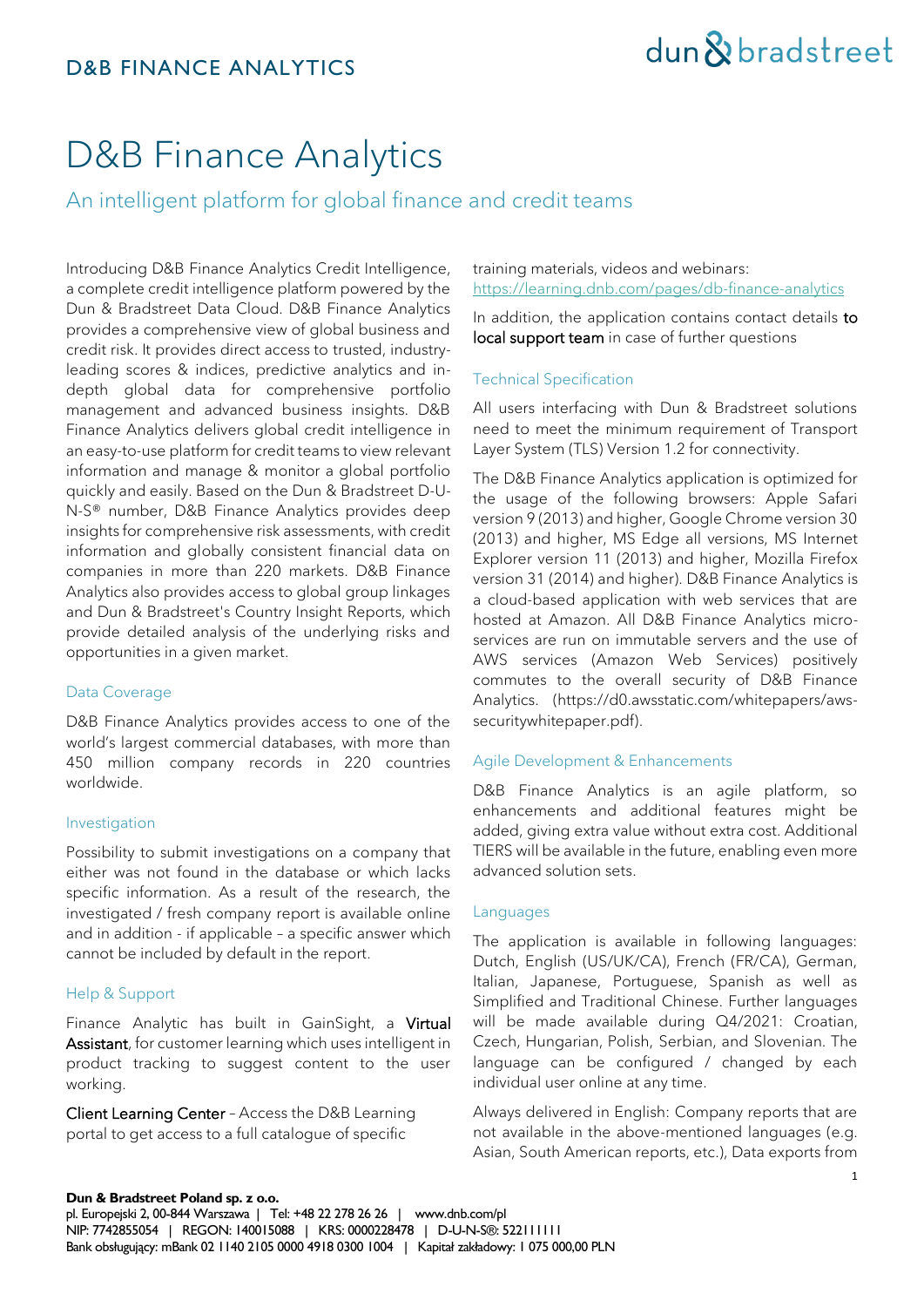# dun & bradstreet

account and portfolio pages, Country Insight Snapshots & Reports.

### User Roles & Permissions

The users in D&B Finance Analytics can be assigned with different User Privileges. A main user with admin rights and a random number of further admin and different regular user profiles can be set-up.

Regular users can edit their personal contact data & individual settings such as preferred language, currency, time zone, date format, reference, landing page, email notification format and they have access to the main shared workspaces. Depending on their specifically set roles, permissions vary and can be looked up under below link.

Main users and those with admin rights are enabled with the regular users' general permission and in addition, admin users can create & delete users, administrate & change user roles and set credit policies depending on the contracted TIER.

A detailed user roles & permission matrix can be viewed under this link:

[https://na4.dnbi.com/spcaweb/assets/data/userrole.ht](https://na4.dnbi.com/spcaweb/assets/data/userrole.html) [ml](https://na4.dnbi.com/spcaweb/assets/data/userrole.html)

## Features & Functions By Tiers

D&B Finance Analytics is offered in different TIERS. Depending on a customer's agreement with Dun & Bradstreet, one or the other can be accessed.

Currently, 2 TIERS are available for following key use cases:

| KEY USE CASE COMPARISON                                                             | TIER <sub>1</sub> | TIER <sub>2</sub> |
|-------------------------------------------------------------------------------------|-------------------|-------------------|
| Ability to search and pull global<br>reports to make judgmental credit<br>decisions | Yes               | Yes               |
| Receive alerts for tracking key<br>changes in interested DUNS<br>transactionally    | Yes               | Yes               |
| Perform<br>basic Portfolio<br>Management activities<br>nn                           | Yes               | Yes               |

## businesses that have been transactionally assessed Receive alerts for tracking key Exerce are not tracking key No Yes Combine A/R with D&B data & analytics to understand risk exposure and drive cash management strategies No Yes

## Key Features & Functions

### Search & Search Results Globally

D&B Finance Analytics (FA) offers a global, predictive, type ahead search functionality based on a detailed local matching including all business numbers globally available. Users can use quick search or enhanced search functionalities and can search against D&B´s database or their Portfolio in FA. Optionally, search filters may be applied to improve search precision. Search results highlight the search keys used and the operating status and key identification & summary data available prior to a report purchase help verifying the correct company searched for.

#### Company Reports – Make A Credit Decision

D&B Finance Analytics always delivers the most comprehensive report content with the latest available information to D&B. Though the general look and feel of the reports is consistent, the content detail may vary from country to country. Basic contents are information on company profile, risk assessments including an overall business risk assessment consistently presenting risk across markets, trade payment & activity, negative legal / special events, management & ownership, D&B financial data. In addition, the reports contain chapters with 3rd party news feeds from Web & Social Media concerning the requested company or rather linked companies within that group, interactive Global Family Trees to view the group structure and corporate linkages of the requested company, Morning Star – Standardized Public Company Financials supplementing the D&B Financials. Besides, the reports

#### **Dun & Bradstreet Poland sp. z o.o.**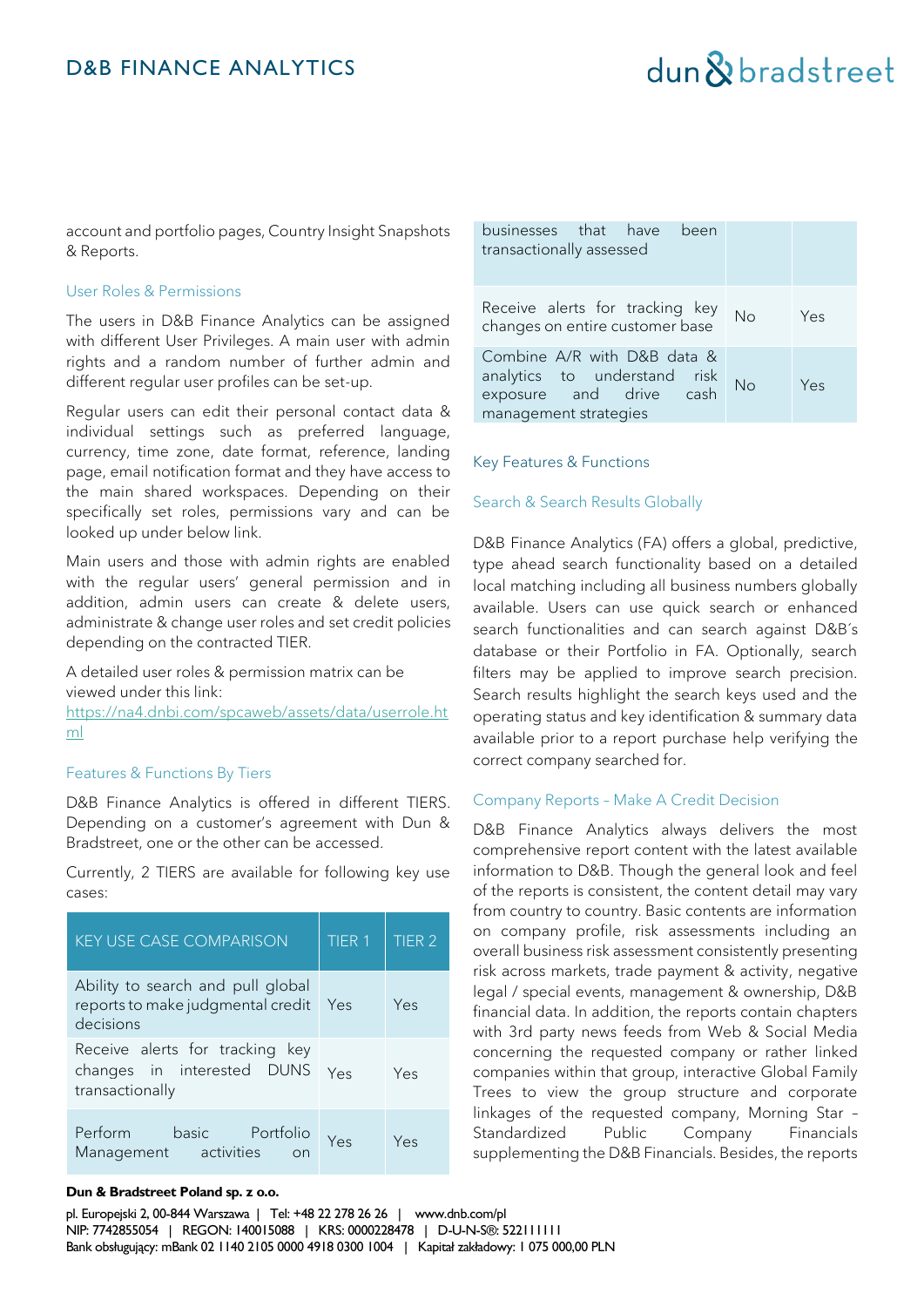## dun & bradstreet

contain an overview of personalized alerts received on that company and users can deposit private or publicly shared notes & information in dedicated report chapters. Finally, an additional chapter contains an audit trail of subscriber activity against a particular DUNS. Depending on the market a business is located or on the contracted TIER, additional chapters may be available such as special documents filed for US / UK companies or account information uploaded for accounts / DUNS in TIER 2.

For more than 200 markets, a common business summary page is available and in the reports from BL, CA, DE, IR, LU, NL, UK & US, a user may customize key data elements to be shown at the top of those reports.

Company reports can be viewed online, saved as Snapshots and added to various system or customizable folders in the workspace library. Moreover, they can be emailed or exported with customizable print & PDF format; the financials can be exported as Excel file.

#### Country Insight Information – Assess Country Risks

In D&B Finance Analytics two types of Country reports are optionally available in English language for 130+ markets:

a) Country Insight Snapshots – contain a compact overview with key information on country specific risks in a certain country.

b) Country Insight Reports contain detailed information, analyses, trends and forecasts on political, economic and trading risks in a country that helps to obtain a comprehensive picture of the current business situation in a country.

## Restricted Party Screening (Optional Add-On)

D&B Finance Analytics also helps to enhance regulatory risk assessments with Restricted Party Screening. Screen entities against government sanctions and watchlists, including for politically exposed persons (PEPs), as well as adverse media. Restricted Party Screening helps businesses make decisions on the right entities with the right data, mitigating the right level of financial and regulatory risk in one cost-effective solution.

#### Alert Service – Receive The Alerts I Need

The alert service covers 220 countries worldwide. NOT supported countries are Botswana, Lesotho, Namibia, South Africa, Swaziland. It enables monitoring and management of the customer portfolio by informing about positive trends (green) and negative trends (red) e.g., when the risk assessment or the payment behavior changes, in case of insolvency or if there are any news e.g., because of change of address, change of name, change of principals and if there are new financial data. The alert profiles are customizable to alert individual users or user groups about changes based on the events or criteria chosen by the creator.

The alert delivery can be individually defined for online delivery into the D&B Finance Analytics Alert Inbox only or additionally via e-mail – the latter allowing the choice between a summary of all alerts or individual alerts per company contained in the emails being sent out 3 times per day. Alert lists received online in the inbox can be exported in Excel format. The alert service can be activated by transactionally pulling and saving a report to the Live Report / Portfolio and other folders (either system folders or customized ones) and by associating these folders to an individually defined alert profile. Whereas TIER 1 enables monitoring on DUNS basis, TIER 2 allows monitoring on either DUNS or accounts basis. The list of companies as well as the individual alert profile set can be managed and viewed in the various customized or system folders in the workspace library such as My Companies, Live Reports, or the TIER 2 folders Portfolio & Accounts. Another more central location to manage business records can be accessed under the Tools tab.

#### Portfolio Insight – Identify Risks & Opportunities

The portfolio Insight may contain data from 220 countries worldwide. Countries NOT supported are Botswana, Lesotho, Namibia, South Africa, Swaziland. Whereas in Tier 1 the DUNS can be added to portfolio transactionally only on a case-by-case base following a report pull, in Tier 2 users may manually add or bulk import DUNS and / or accounts receivables including aging information into the Portfolio. In both TIERS, the portfolio data can be segmented and filtered on user level supporting the identification of new risks, opportunities, changes and trends. There are multi risk-

#### **Dun & Bradstreet Poland sp. z o.o.**